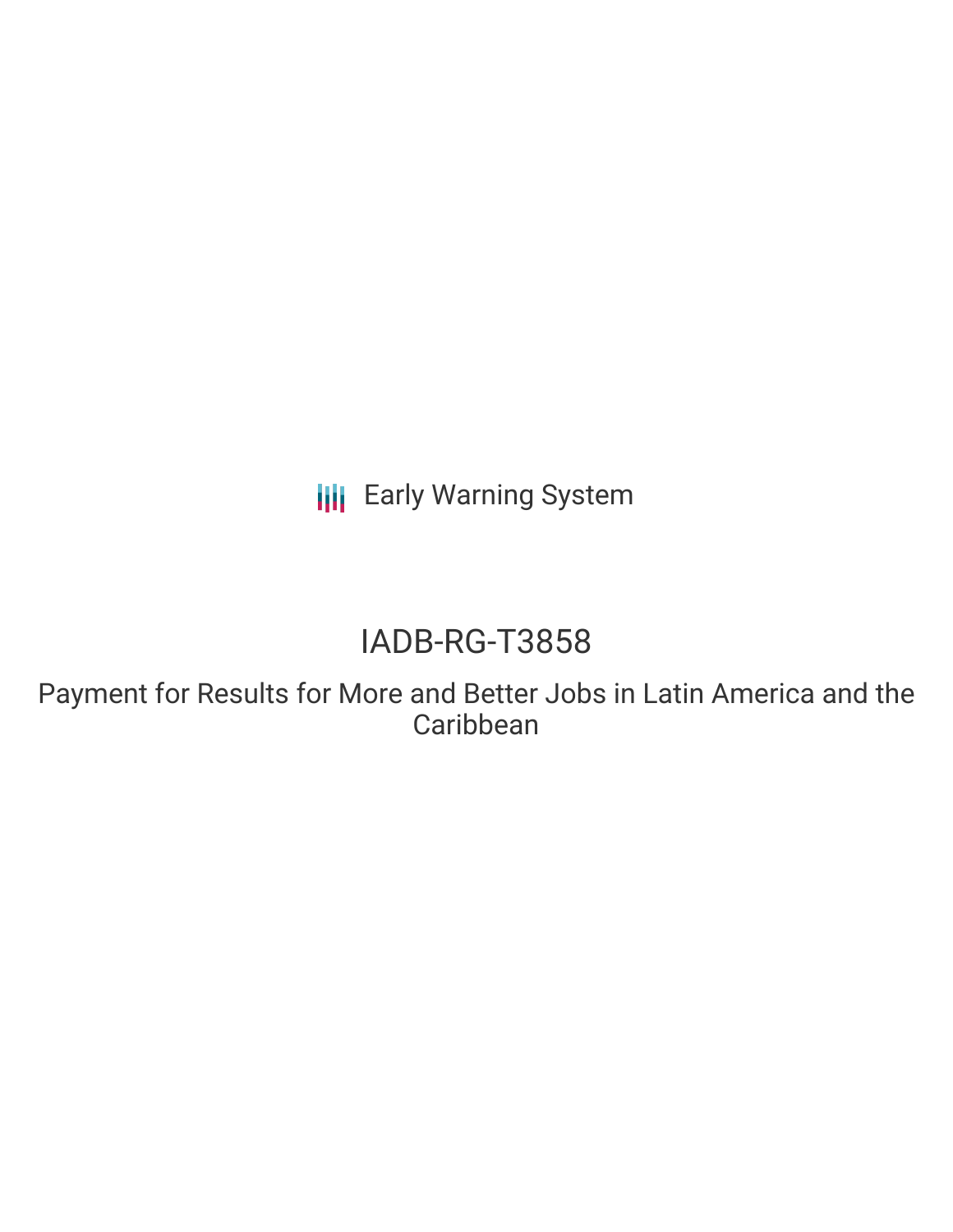

### **Quick Facts**

| Inter-American Development Bank (IADB)    |
|-------------------------------------------|
| Approved                                  |
| U                                         |
| Regional                                  |
| Law and Government, Technical Cooperation |
| <b>Advisory Services, Grant</b>           |
| $$0.10$ million                           |
| $$0.10$ million                           |
|                                           |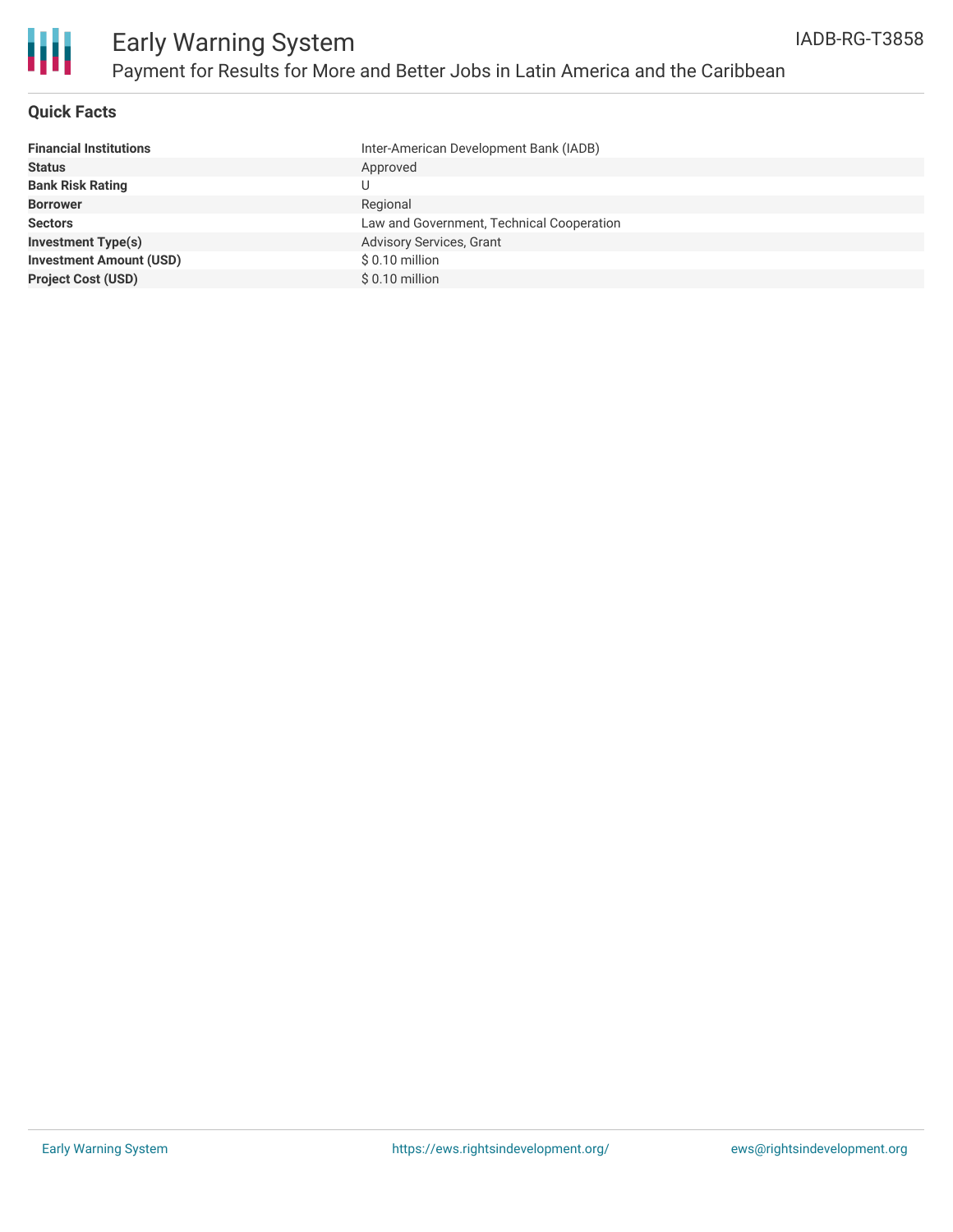

### Early Warning System Payment for Results for More and Better Jobs in Latin America and the Caribbean

### **Project Description**

Finance the design of the Payment for Results for More and Better Jobs in Latin America and the Caribbean initiative , wich will channel government and international cooperation resources for the Finance for Results (FfR) in employment programs. The initiative will be targeted on vulnerable population, with low schooling levels and with the highest difficulties to access quality employment.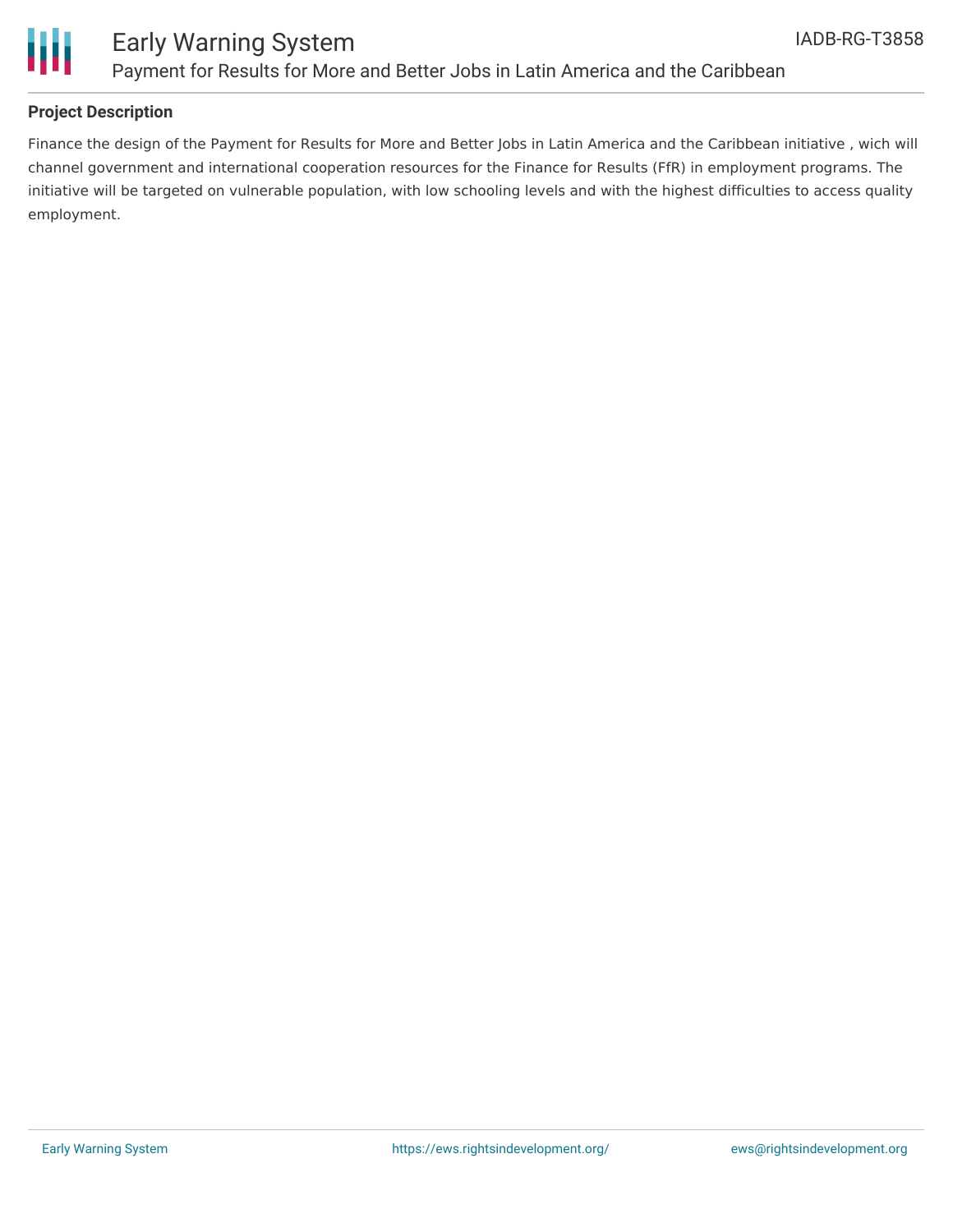

## Early Warning System Payment for Results for More and Better Jobs in Latin America and the Caribbean

### **Investment Description**

• Inter-American Development Bank (IADB)